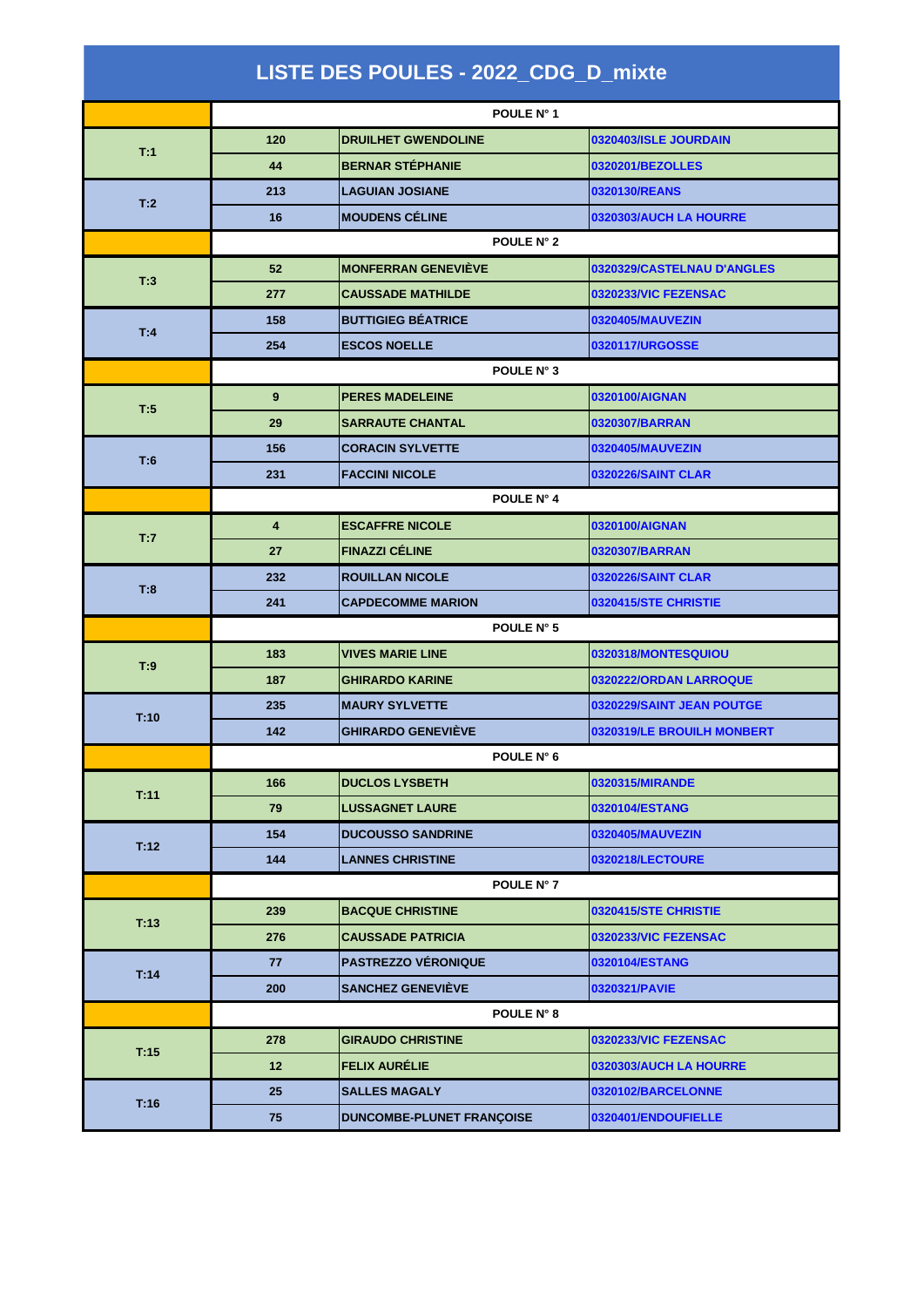|      | POULE N° 9      |                            |                            |  |
|------|-----------------|----------------------------|----------------------------|--|
|      | 104             | <b>BRUNET JULIE</b>        | 0320430/GOUTZ              |  |
| T:17 | 97              | <b>DUCOR CHARLENE</b>      | 0320213/GONDRIN LAUREAT    |  |
|      | 23              | <b>PELLEFIGUE LUCETTE</b>  | 0320305/AUTERRIVE          |  |
| T:18 | $5\phantom{.0}$ | <b>LAFARGUE MIREILLE</b>   | 0320100/AIGNAN             |  |
|      |                 | POULE N° 10                |                            |  |
|      | 3               | <b>LOCARDEL ISABELLE</b>   | 0320100/AIGNAN             |  |
| T:19 | 136             | <b>DELOM VERONIQUE</b>     | 0320312/LALANNE ARQUE      |  |
| T:20 | 251             | <b>LOUPSANS GRAZIELLA</b>  | 0320418/TOUGET             |  |
|      | 99              | <b>DUCOR ESTELLE</b>       | 0320213/GONDRIN LAUREAT    |  |
|      | POULE N° 11     |                            |                            |  |
| T:21 | 40              | <b>LARDENOIS MARLÉNE</b>   | 0320308/BASSOUES           |  |
|      | 49              | <b>EMINET SANDRINE</b>     | 0320201/BEZOLLES           |  |
| T:22 | 228             | <b>MONTEGUT CHRISTIANE</b> | 0320434/SAINT ANDRE        |  |
|      | 133             | <b>MICHEL MÉLANIE</b>      | 0320312/LALANNE ARQUE      |  |
|      |                 | POULE N° 12                |                            |  |
|      | 113             | <b>SARRAUT LUCIENNE</b>    | 0320328/L'ISLE DE NOE      |  |
| T:23 | 207             | <b>SAINT JEAN VANESSA</b>  | 0320110/PLAISANCE          |  |
|      | 92              | <b>SAINT MARTIN KARINE</b> | 0320402/GIMONT             |  |
| T:24 | 274             | <b>VACCARO VILMA</b>       | 0320233/VIC FEZENSAC       |  |
|      | POULE N° 13     |                            |                            |  |
|      | 199             | <b>NOGUES VIVIANE</b>      | 0320321/PAVIE              |  |
| T:25 | 90              | <b>BAUBAY CHANTAL</b>      | 0320402/GIMONT             |  |
|      | 268             | <b>MESTE PASCALE</b>       | 0320232/VALENCE SUR BAISE  |  |
| T:26 | 37              | <b>SARRAU CLAUDE</b>       | 0320308/BASSOUES           |  |
|      | POULE N° 14     |                            |                            |  |
| T:27 | 71              | <b>COLLONGUES MARTINE</b>  | 0320208/CONDOM             |  |
|      | 1               | <b>TONNIS JOCELYNE</b>     | 0320100/AIGNAN             |  |
| T:28 | 24              | <b>IMORANDIN NADINE</b>    | 0320121/AVERON BERGELLE    |  |
|      | 229             | <b>RENARD MARIE</b>        | 0320326/ST ARAILLES        |  |
|      | POULE N° 15     |                            |                            |  |
| T:29 | 264             | <b>TELLIER CHRISTELLE</b>  | 0320232/VALENCE SUR BAISE  |  |
|      | 167             | <b>GIRAL CATHY</b>         | 0320315/MIRANDE            |  |
| T:30 | 147             | <b>LAPART DOMINIQUE</b>    | 0320127/MANCIET            |  |
|      | 240             | <b>RIEU CHRISTIANE</b>     | 0320415/STE CHRISTIE       |  |
|      | POULE N° 16     |                            |                            |  |
| T:31 | 174             | <b>RAMBAULT MARION</b>     | 0320316/MONBARDON          |  |
|      | 145             | <b>GASTEBOIS VIVIANE</b>   | 0320218/LECTOURE           |  |
| T:32 | 227             | <b>FOCHESATO BRIGITTE</b>  | 0320434/SAINT ANDRE        |  |
|      | 208             | <b>FALLIERO CLAUDE</b>     | 0320110/PLAISANCE          |  |
|      |                 | POULE N° 17                |                            |  |
| T:33 | 209             | <b>MAINELLA MARIE LINE</b> | 0320408/PREIGNAN           |  |
|      | 153             | <b>GOUDENNE NADINE</b>     | 0320692/MARCIAC            |  |
|      | 47              | <b>FIGADERE MÉLYNDA</b>    | 0320201/BEZOLLES           |  |
| T:34 | 56              | <b>CUGINI ELIANE</b>       | 0320329/CASTELNAU D'ANGLES |  |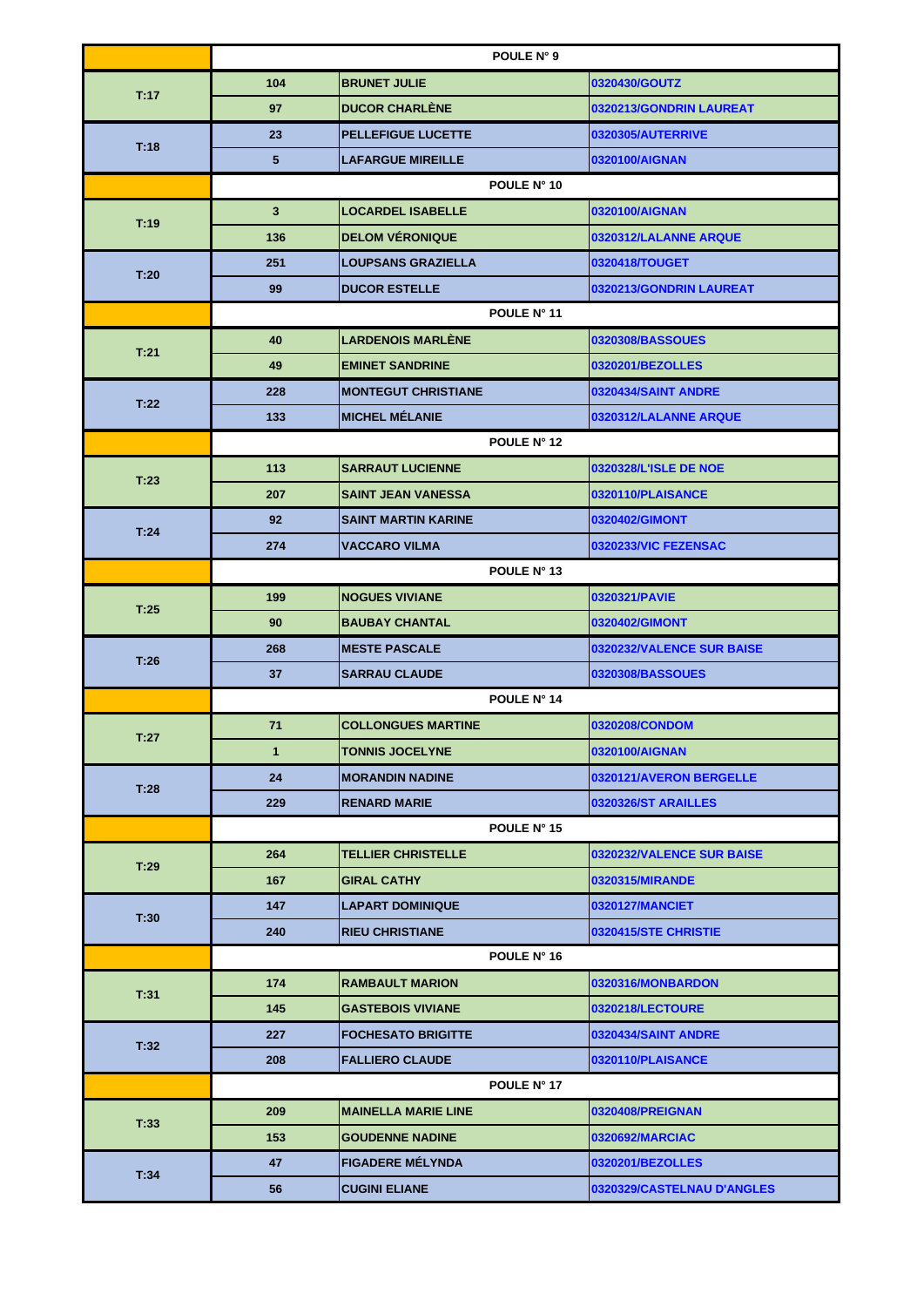|      |             |                                | POULE N° 18                         |
|------|-------------|--------------------------------|-------------------------------------|
|      | 222         | <b>VERIN SANDRINE</b>          | 0320434/SAINT ANDRE                 |
| T:35 | $112$       | <b>BIZEUL GISELE</b>           | 0320328/L'ISLE DE NOE               |
| T:36 | 270         | <b>LAGARDERE HUGUETTE</b>      | 0320233/VIC FEZENSAC                |
|      | 255         | <b>MIGNON CORINNE</b>          | 0320117/URGOSSE                     |
|      |             |                                | POULE N° 19                         |
|      | 19          | <b>GROSLIER NATHALIE</b>       | 0320300/PETANQUE AMICALE JOYEUSE AU |
| T:37 | 257         | <b>VACCARO FRANCOISE</b>       | 0320117/URGOSSE                     |
| T:38 | 211         | <b>CONTE SYLVIE</b>            | 0320409/PUYCASQUIER                 |
|      | 96          | <b>GARCIA MANON</b>            | 0320213/GONDRIN LAUREAT             |
|      |             |                                | POULE N° 20                         |
| T:39 | 220         | CAMARAZO AMÉLIE                | 0320420/ROQUEFORT                   |
|      | 178         | <b>BEGUE FRANCOISE</b>         | 0320406/MONFORT BAJONNETTE          |
| T:40 | 182         | <b>DACHICOURT MÉLANIE</b>      | 0320318/MONTESQUIOU                 |
|      | 65          | <b>VILLENEUVE MARIE HÉLÉNE</b> | 0320432/CERAN                       |
|      |             |                                | <b>POULE N° 21</b>                  |
| T:41 | 260         | <b>AGUER JOHANNA</b>           | 0320117/URGOSSE                     |
|      | 246         | <b>DECUIGNIERE MARIE LUCE</b>  | 0320418/TOUGET                      |
|      | 89          | <b>MARABISO COLETTE</b>        | 0320210/FLEURANCE                   |
| T:42 | 168         | <b>MONTANE ARLETTE</b>         | 0320315/MIRANDE                     |
|      | POULE N° 22 |                                |                                     |
|      | 111         | <b>BRANDAO VIVIANE</b>         | 0320430/GOUTZ                       |
| T:43 | 151         | <b>DUPUY ADELINE</b>           | 0320692/MARCIAC                     |
|      | 18          | <b>BINA ANNIE</b>              | 0320303/AUCH LA HOURRE              |
| T:44 | 186         | <b>GABARRA VIRGINIE</b>        | 0320413/MONTESTRUC                  |
|      |             |                                | POULE N° 23                         |
|      | 115         | <b>LACROIX CHRISTIANE</b>      | 0320403/ISLE JOURDAIN               |
| T:45 | 258         | <b>SAMALENS DENISE</b>         | 0320117/URGOSSE                     |
|      | 188         | <b>LACROIX CHRISTELLE</b>      | 0320222/ORDAN LARROQUE              |
| T:46 | 73          | <b>ALEM BRIGITTE</b>           | 0320310/DURAN                       |
|      |             |                                | <b>POULE N° 24</b>                  |
|      | 57          | <b>GARCIA THÉRÈSE</b>          | 0320205/CASTELNAU D'AUZAN           |
| T:47 | 223         | <b>DARIO NADINE</b>            | 0320434/SAINT ANDRE                 |
|      | 84          | <b>CASSOTO SYLVETTE</b>        | 0320210/FLEURANCE                   |
| T:48 | 11          | <b>DEBAT SIMONE</b>            | 0320303/AUCH LA HOURRE              |
|      |             |                                | POULE N° 25                         |
|      | 215         | <b>LUPINE ISABELLE</b>         | 0320130/REANS                       |
| T:49 | 103         | <b>BAUMGARTH VIRGINIE</b>      | 0320213/GONDRIN LAUREAT             |
|      | 163         | <b>DARAS ALINE</b>             | 0320314/MIELAN                      |
| T:50 | 95          | <b>FILHOL SANDRINE</b>         | 0320402/GIMONT                      |
|      |             |                                | <b>POULE N° 26</b>                  |
|      | 191         | <b>LACOURTOISIE MURIEL</b>     | 0320222/ORDAN LARROQUE              |
| T:51 | 13          | <b>SANSAS SANDRINE</b>         | 0320303/AUCH LA HOURRE              |
| T:52 | 148         | <b>ZECCHIN FABIENNE</b>        | 0320127/MANCIET                     |
|      | 253         | <b>NICOLETTI LÉA</b>           | 0320412/URDENS                      |
|      |             |                                |                                     |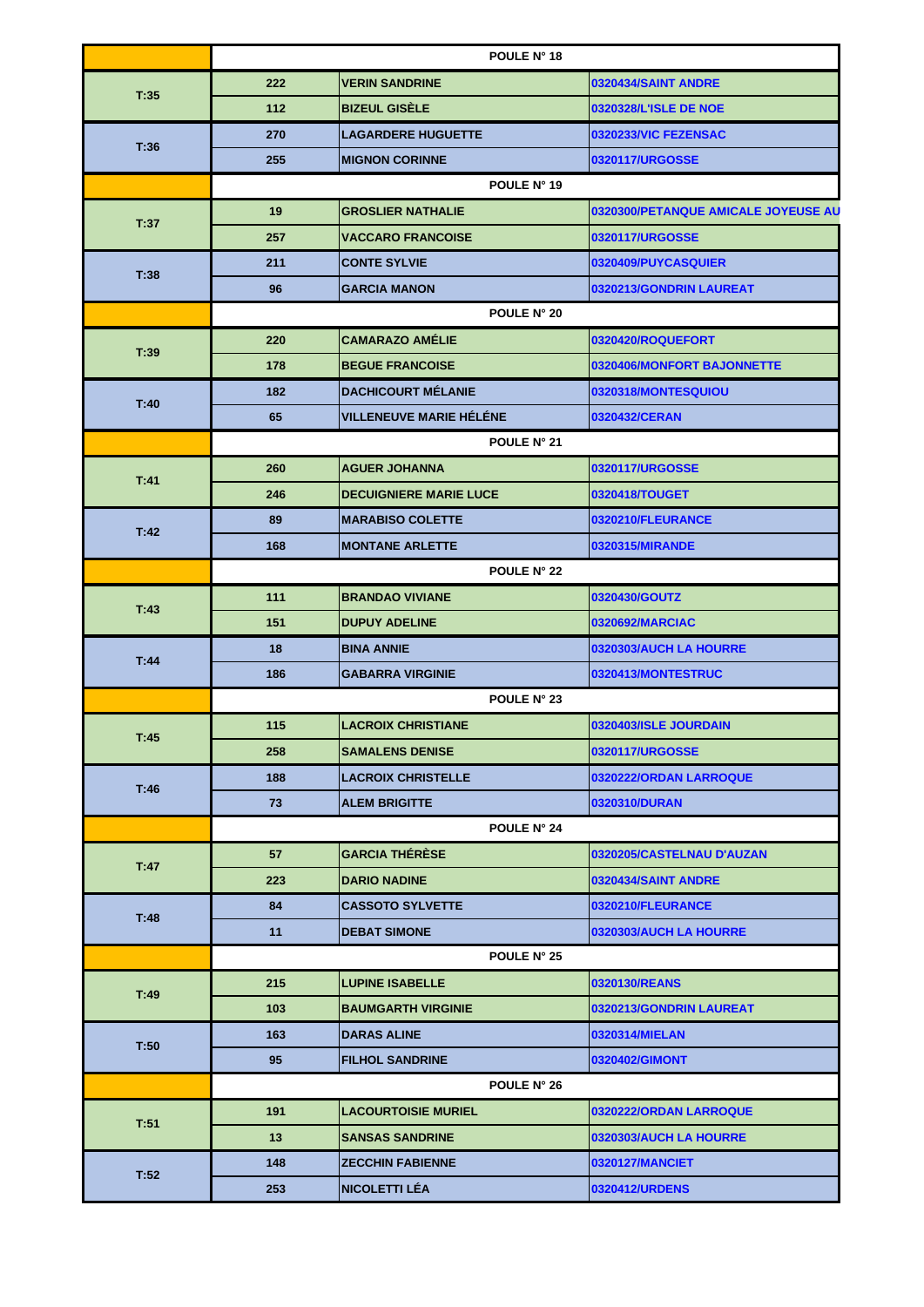|             | POULE N° 27    |                                |                                     |  |
|-------------|----------------|--------------------------------|-------------------------------------|--|
| T:53        | 234            | <b>LORT GEORGETTE</b>          | 0320229/SAINT JEAN POUTGE           |  |
|             | 181            | <b>BOUPILLERE SABINE</b>       | 0320317/MONTEGUT                    |  |
| T:54        | 218            | <b>NAVARLAS LAËTITIA</b>       | 0320111/RISCLE                      |  |
|             | 237            | <b>DUBOIS LAMY NATHALIE</b>    | 0320227/SAINT PUY                   |  |
|             |                | POULE N° 28                    |                                     |  |
| T:55        | 256            | <b>PREVITALI LAURENCE</b>      | 0320117/URGOSSE                     |  |
|             | 42             | <b>CIADOUX AURÉLIE</b>         | 0320201/BEZOLLES                    |  |
| T:56        | 93             | <b>PAULUZZI NATHALIE</b>       | 0320402/GIMONT                      |  |
|             | 164            | <b>TURO CAROLE</b>             | 0320314/MIELAN                      |  |
|             |                | POULE N° 29                    |                                     |  |
| T:57        | 81             | <b>UNGARO MARIE-THERESE</b>    | 0320104/ESTANG                      |  |
|             | 273            | <b>ALLAIN EMMA</b>             | 0320233/VIC FEZENSAC                |  |
|             | 109            | <b>SIST ELISABETH</b>          | 0320430/GOUTZ                       |  |
| T:58        | 60             | <b>MARCADET MAGALI</b>         | 0320103/CAZAUX D'ANGLES             |  |
|             |                | POULE N° 30                    |                                     |  |
|             | 179            | <b>BOUPILLERE NICOLE</b>       | 0320407/MONTAUT LES CRENEAUX        |  |
| T:59        | 39             | <b>LADOUES MANON</b>           | 0320308/BASSOUES                    |  |
|             | 161            | <b>BOY MARIE-DOMINIQUE</b>     | 0320314/MIELAN                      |  |
| T:60        | 275            | PERES MARIE-JOËLLE             | 0320233/VIC FEZENSAC                |  |
|             | POULE N° 31    |                                |                                     |  |
|             | 243            | <b>GREGOIRE JOSEPH MÉLISSA</b> | 0320410/SAMATAN                     |  |
| T:61        | 85             | <b>BENAZET MARIE ANNE</b>      | 0320210/FLEURANCE                   |  |
|             | 53             | <b>BONNET ALINE</b>            | 0320329/CASTELNAU D'ANGLES          |  |
| T:62        | 125            | <b>CAZAUX STÉPHANIE</b>        | 0320119/LADEVEZE RIVIERE            |  |
| POULE N° 32 |                |                                |                                     |  |
|             | 221            | <b>CAMARAZO CHRISTIANE</b>     | 0320420/ROQUEFORT                   |  |
| T:63        | 244            | <b>MAHIEUX SABINE</b>          | 0320410/SAMATAN                     |  |
|             | 219            | <b>AUDIGNAC MARION</b>         | 0320111/RISCLE                      |  |
| T:64        | 50             | <b>CASSOU JEANNE</b>           | 0320202/BIRAN                       |  |
|             |                | POULE N° 33                    |                                     |  |
|             | 94             | <b>FOULHAC AUDREY</b>          | 0320402/GIMONT                      |  |
| T:65        | 271            | <b>BERGES NATHALIE</b>         | 0320233/VIC FEZENSAC                |  |
|             | 236            | <b>LAFFORGUE SANDRINE</b>      | 0320227/SAINT PUY                   |  |
| T:66        | 26             | <b>TRESCAZES LAURENTINE</b>    | 0320102/BARCELONNE                  |  |
|             |                | POULE N° 34                    |                                     |  |
|             | 146            | <b>LANNES NICOLE</b>           | 0320218/LECTOURE                    |  |
| T:67        | 31             | <b>ROUCAU JOCELYNE</b>         | 0320306/LA PETANQUE SPORTIVE BARRAN |  |
|             | 205            | <b>DUMAS ISABEL</b>            | 0320110/PLAISANCE                   |  |
| T:68        | 212            | <b>BERGES ROXANE</b>           | 0320409/PUYCASQUIER                 |  |
|             |                | POULE N° 35                    |                                     |  |
|             | 173            | <b>BOUZAC BRIGITTE</b>         | 0320316/MONBARDON                   |  |
| T:69        | 121            | <b>PAGES SOPHIE</b>            | 0320403/ISLE JOURDAIN               |  |
|             | 68             | <b>HECKEL MALORY</b>           | 0320208/CONDOM                      |  |
| T:70        | $\overline{7}$ | <b>CORSO MARIE CHRISTINE</b>   | 0320100/AIGNAN                      |  |
|             |                |                                |                                     |  |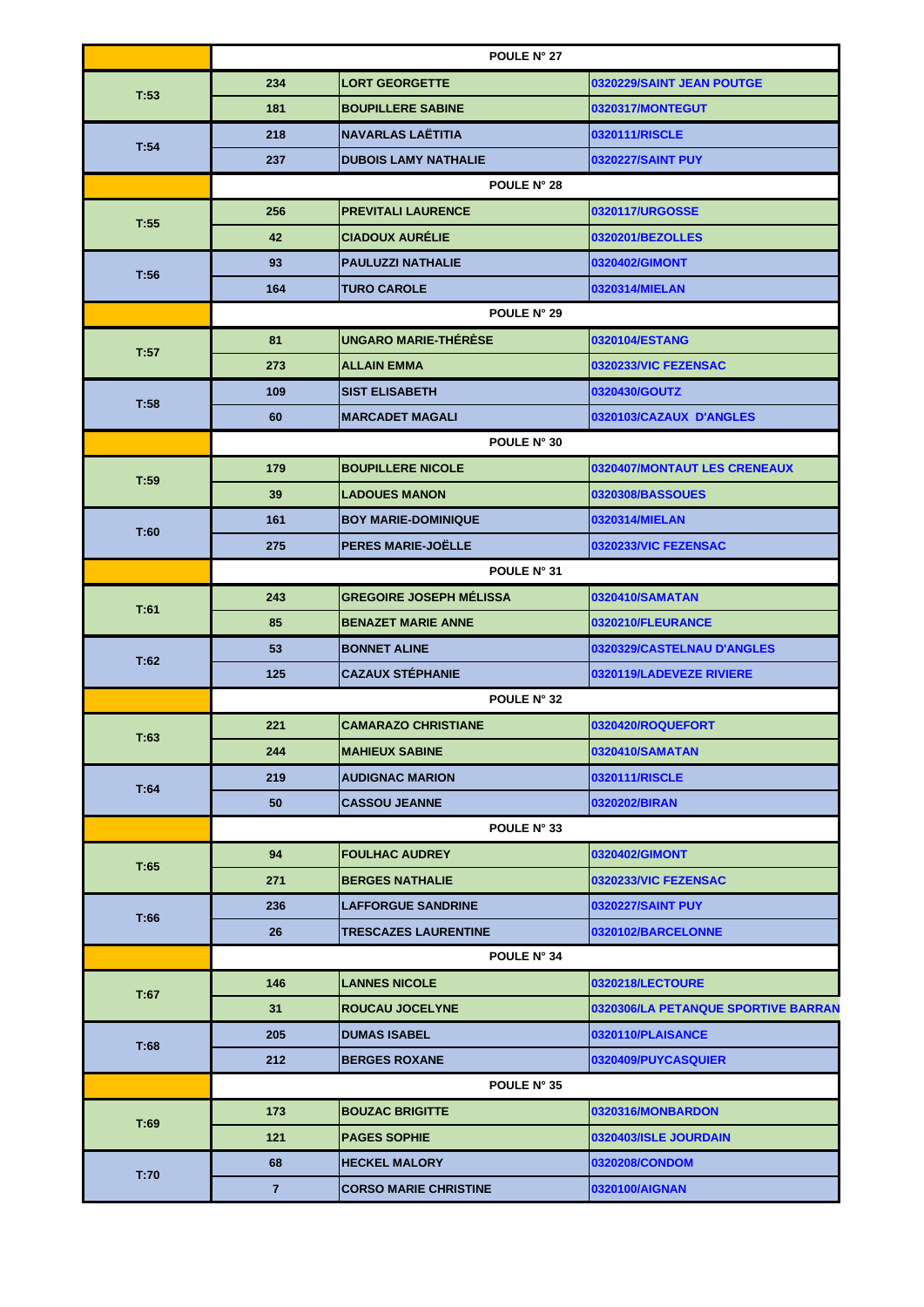|      | POULE N° 36     |                                    |                            |  |
|------|-----------------|------------------------------------|----------------------------|--|
|      | 69              | <b>DUBOS CARINE</b>                | 0320208/CONDOM             |  |
| T:71 | 263             | <b>SAINT GUIRONS MUNSCH SYLVIE</b> | 0320117/URGOSSE            |  |
|      | 160             | <b>WARGNY ARIANE</b>               | 0320314/MIELAN             |  |
| T:72 | 123             | <b>FAURE NICOLE</b>                | 0320403/ISLE JOURDAIN      |  |
|      |                 | POULE N° 37                        |                            |  |
|      | 10 <sup>°</sup> | <b>GOUZENNE FABIENNE</b>           | 0320303/AUCH LA HOURRE     |  |
| T:73 | 105             | <b>FAJARDO ROSITA</b>              | 0320430/GOUTZ              |  |
|      | 66              | <b>QUINSAC NELLY</b>               | 0320208/CONDOM             |  |
| T:74 | 128             | <b>BARTHE BRIGITTE</b>             | 0320119/LADEVEZE RIVIERE   |  |
|      |                 | POULE N° 38                        |                            |  |
|      | 22              | <b>PICARD CATHERINE</b>            | <b>0320305/AUTERRIVE</b>   |  |
| T:75 | 119             | <b>CULOS VALÉRIE</b>               | 0320403/ISLE JOURDAIN      |  |
|      | 100             | <b>FILARTIGUE PAULINE</b>          | 0320213/GONDRIN LAUREAT    |  |
| T:76 | 62              | <b>HENNON VIVIENNE JANEY</b>       | 0320235/CAZENEUVE          |  |
|      |                 | POULE N° 39                        |                            |  |
|      | 28              | <b>CLAMENS CORINNE</b>             | 0320307/BARRAN             |  |
| T:77 | 269             | <b>VACCARO MARYSE</b>              | 0320233/VIC FEZENSAC       |  |
|      | 124             | <b>MILLIER VALÉRIE</b>             | 0320403/ISLE JOURDAIN      |  |
| T:78 | 261             | <b>LAGAROSSE MARIE CHRISTINE</b>   | 0320117/URGOSSE            |  |
|      | POULE N° 40     |                                    |                            |  |
|      | 172             | <b>DASTUGUE ALINE</b>              | 0320316/MONBARDON          |  |
| T:79 | 176             | <b>DEVEZE JAMILA</b>               | 0320406/MONFORT BAJONNETTE |  |
|      | 38              | <b>DUMAY CHANTAL</b>               | 0320308/BASSOUES           |  |
| T:80 | 272             | <b>VILON SARAH</b>                 | 0320233/VIC FEZENSAC       |  |
|      | POULE N° 41     |                                    |                            |  |
|      | 35              | <b>MAGNI EVELYNE</b>               | 0320308/BASSOUES           |  |
| T:81 | 196             | <b>DELAYE STÉPHANIE</b>            | 0320320/PANASSAC           |  |
| T:82 | 247             | <b>ESCALANT NADIA</b>              | 0320418/TOUGET             |  |
|      | 266             | <b>MARCO CHARLÈNE</b>              | 0320232/VALENCE SUR BAISE  |  |
|      |                 | <b>POULE N° 42</b>                 |                            |  |
| T:83 | 63              | <b>LACROIX MARIE CHRISTINE</b>     | 0320235/CAZENEUVE          |  |
|      | 242             | <b>CASTEL ALBERTE</b>              | <b>0320417/STE MARIE</b>   |  |
| T:84 | 138             | <b>BERNAR AURELIE</b>              | 0320216/LA SAUVETAT        |  |
|      | 129             | <b>PEREZ MARLENE</b>               | 0320312/LALANNE ARQUE      |  |
|      |                 | POULE N° 43                        |                            |  |
| T:85 | 190             | <b>TARBE NATHALIE</b>              | 0320222/ORDAN LARROQUE     |  |
|      | 122             | <b>RIBAUT BRIGITTE</b>             | 0320403/ISLE JOURDAIN      |  |
| T:86 | 54              | <b>SEMEZIES CORINNE</b>            | 0320329/CASTELNAU D'ANGLES |  |
|      | 61              | <b>SAMARIA SYLVIE</b>              | 0320235/CAZENEUVE          |  |
|      |                 | POULE N° 44                        |                            |  |
|      | 132             | <b>BAILLEUL VERONIQUE</b>          | 0320312/LALANNE ARQUE      |  |
| T:87 | 217             | <b>SAINT-MARTIN CHRISTIANE</b>     | 0320130/REANS              |  |
|      | 159             | PINHAO VALERIE                     | 0320405/MAUVEZIN           |  |
| T:88 | 193             | <b>FOURRIER STEPHANIE</b>          | 0320222/ORDAN LARROQUE     |  |
|      |                 |                                    |                            |  |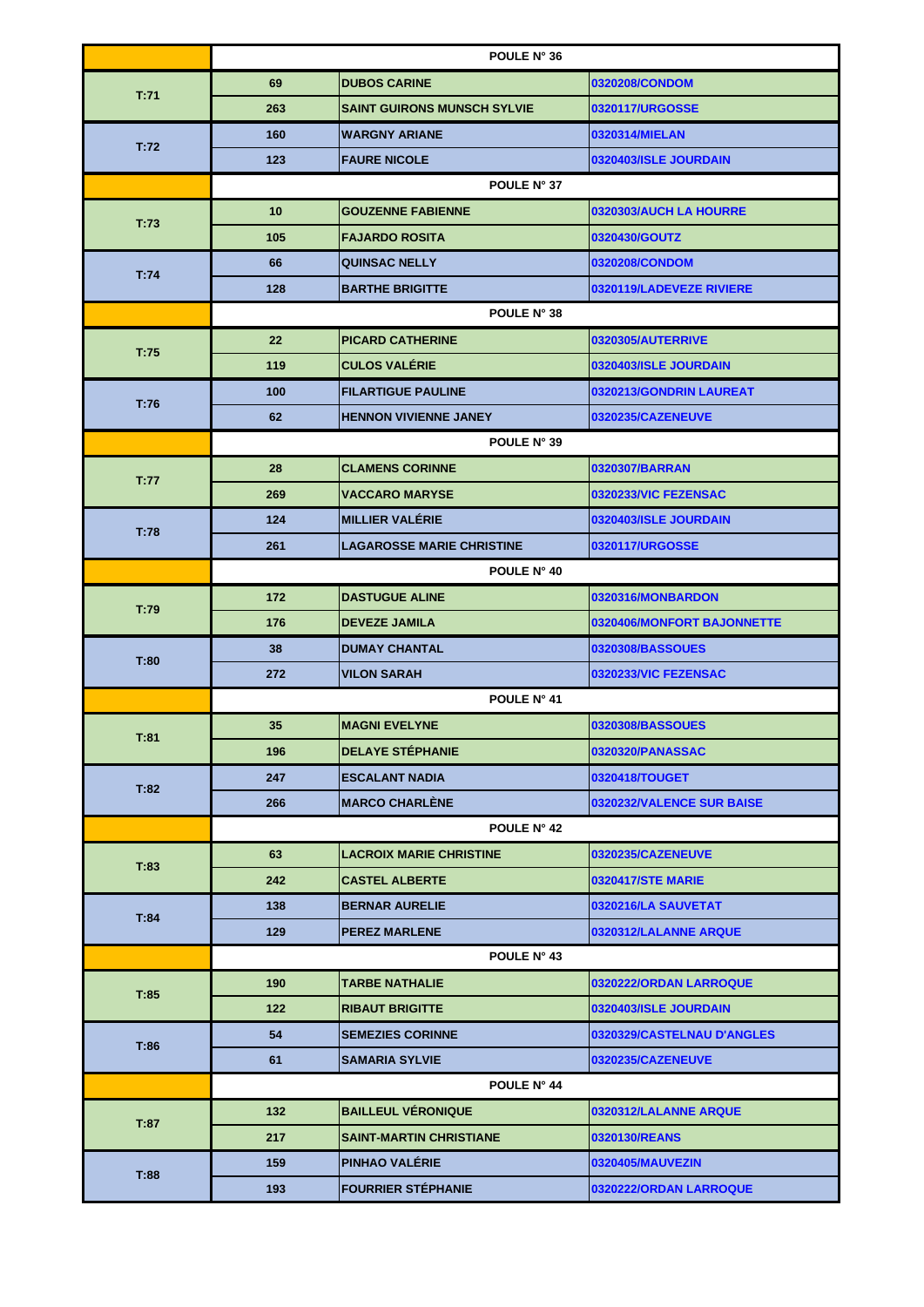|                                  | POULE N° 45                                   |             |                                     |  |
|----------------------------------|-----------------------------------------------|-------------|-------------------------------------|--|
|                                  | 143<br><b>DANZAS JOSIANE</b>                  |             | 0320218/LECTOURE                    |  |
| T:89                             | <b>SERIS MARIE-JOSÉE</b><br>117               |             | 0320403/ISLE JOURDAIN               |  |
| T:90                             | 82<br><b>CABIANCA SANDRINE</b>                |             | 0320104/ESTANG                      |  |
|                                  | 17<br><b>SANCHEZ MARYSE</b>                   |             | 0320303/AUCH LA HOURRE              |  |
|                                  |                                               | POULE N° 46 |                                     |  |
| T:91                             | <b>AIT-AIDER KARINE</b><br>20                 |             | 0320300/PETANQUE AMICALE JOYEUSE AU |  |
|                                  | 80<br><b>DUMAS JOSETTE</b>                    |             | 0320104/ESTANG                      |  |
| T:92                             | <b>BARBE MARIE-HÉLÈNE</b><br>185              |             | 0320413/MONTESTRUC                  |  |
|                                  | 155<br><b>TAUPIAC DOMINIQUE</b>               |             | 0320405/MAUVEZIN                    |  |
|                                  |                                               | POULE N° 47 |                                     |  |
| T:93                             | 58<br><b>FILARTIGUE CHANTAL</b>               |             | 0320205/CASTELNAU D'AUZAN           |  |
|                                  | 225<br><b>FAJARDO MARIE LOUISE</b>            |             | 0320434/SAINT ANDRE                 |  |
| T:94                             | <b>BAUDRY EDWIGE</b><br>43                    |             | 0320201/BEZOLLES                    |  |
|                                  | <b>MOLINARO MICHÈLE</b><br>197                |             | 0320321/PAVIE                       |  |
|                                  |                                               | POULE N° 48 |                                     |  |
| T:95                             | <b>MALONNI GEORGETTE</b><br>76                |             | 0320401/ENDOUFIELLE                 |  |
|                                  | 55<br><b>LARTIGUE JOSETTE</b>                 |             | 0320329/CASTELNAU D'ANGLES          |  |
| T:96                             | <b>DESBARATS ANNICK</b><br>41                 |             | 0320308/BASSOUES                    |  |
|                                  | 202<br><b>RECHOU ELIANE</b>                   |             | 0320416/PEYRUSSE MASSAS             |  |
|                                  | POULE N° 49                                   |             |                                     |  |
| T:97                             | <b>PAGES TIPHANY</b><br>165                   |             | 0320315/MIRANDE                     |  |
|                                  | 150<br><b>BAJON EMILIE</b>                    |             | 0320692/MARCIAC                     |  |
|                                  | 189<br><b>SOULAN MARTINE</b>                  |             | 0320222/ORDAN LARROQUE              |  |
| T:98                             | 118<br><b>BROCHETTO MARIE</b>                 |             | 0320403/ISLE JOURDAIN               |  |
|                                  |                                               | POULE N° 50 |                                     |  |
|                                  | 194<br><b>DESCADEILLAS CHRISTEL</b>           |             | 0320320/PANASSAC                    |  |
| T:99                             | <b>ATHUYT MARIE</b><br>279                    |             | 0320233/VIC FEZENSAC                |  |
|                                  | 216<br><b>BEZIAT ELODIE</b>                   |             | 0320130/REANS                       |  |
| T:100                            | <b>ANGELONI SANDRINE</b><br>108               |             | 0320430/GOUTZ                       |  |
|                                  |                                               | POULE N° 51 |                                     |  |
|                                  | <b>GUY NATHALIE</b><br>195                    |             | 0320320/PANASSAC                    |  |
| T:101                            | 126<br><b>BERNADET SYLVIE</b>                 |             | 0320119/LADEVEZE RIVIERE            |  |
|                                  | <b>FILARTIGUE MARLENE</b><br>101              |             | 0320213/GONDRIN LAUREAT             |  |
|                                  | 116<br><b>FRARESSO NATHALIE</b>               |             | 0320403/ISLE JOURDAIN               |  |
|                                  |                                               | POULE N° 52 |                                     |  |
|                                  | 214<br><b>SUCERE-NOURRIGAT CHANTAL</b>        |             | 0320130/REANS                       |  |
|                                  | 137<br><b>INFANTI NOELA</b>                   |             | 0320312/LALANNE ARQUE               |  |
|                                  | 177<br><b>DEVEZE SARAH</b>                    |             | 0320406/MONFORT BAJONNETTE          |  |
|                                  | 233<br><b>CHIEZE FRANÇOISE</b>                |             | <b>0320226/SAINT CLAR</b>           |  |
|                                  |                                               | POULE N° 53 |                                     |  |
|                                  | <b>CLEMENT HÉLÉNE</b><br>51                   |             | 0320329/CASTELNAU D'ANGLES          |  |
|                                  | 2 <sup>2</sup><br><b>PESQUIDOUX CATHERINE</b> |             | 0320100/AIGNAN                      |  |
| T:106                            | 87<br><b>GABORIT MARIE-FRANCIE</b>            |             | 0320210/FLEURANCE                   |  |
|                                  | 74<br><b>CETTOLO DOMINIQUE</b>                |             | 0320401/ENDOUFIELLE                 |  |
| T:102<br>T:103<br>T:104<br>T:105 |                                               |             |                                     |  |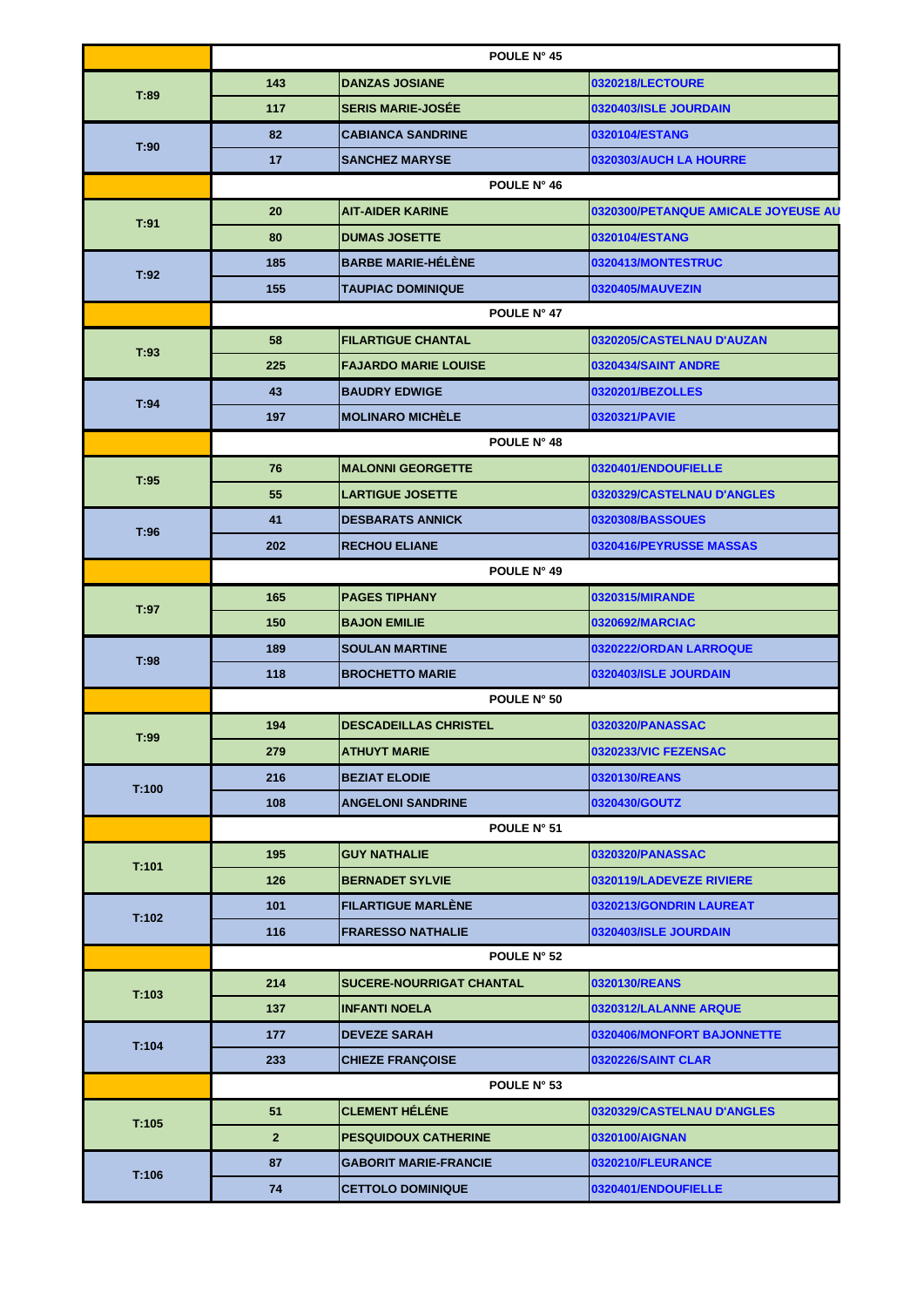|       | POULE N° 54     |                              |                                     |
|-------|-----------------|------------------------------|-------------------------------------|
| T:107 | 91              | <b>MALECAZE CÉLINE</b>       | 0320402/GIMONT                      |
|       | 102             | <b>BAUMGARTH LUCIE</b>       | 0320213/GONDRIN LAUREAT             |
| T:108 | 135             | <b>RENARD MARJORIE</b>       | 0320312/LALANNE ARQUE               |
|       | 64              | <b>MERLE DANIELLE</b>        | 0320235/CAZENEUVE                   |
|       |                 | POULE N° 55                  |                                     |
| T:109 | 32 <sub>2</sub> | <b>SAINTE CROIX AUDREY</b>   | 0320306/LA PETANQUE SPORTIVE BARRAN |
|       | 106             | <b>VERDAULON GENEVIEVE</b>   | 0320430/GOUTZ                       |
| T:110 | 206             | <b>NOUGUE DESSUS YOLANDE</b> | 0320110/PLAISANCE                   |
|       | 139             | <b>NAVEAU ELODIE</b>         | 0320216/LA SAUVETAT                 |
|       |                 | POULE N° 56                  |                                     |
| T:111 | 70              | <b>DUBOS EMMA</b>            | 0320208/CONDOM                      |
|       | 114             | <b>VALERO CHRISTELLE</b>     | 0320403/ISLE JOURDAIN               |
| T:112 | 14              | <b>FOURNIE FLORENCE</b>      | 0320303/AUCH LA HOURRE              |
|       | 203             | <b>PENOTTI SOPHIA</b>        | 0320110/PLAISANCE                   |
|       |                 | POULE N° 57                  |                                     |
|       | 204             | <b>BARRERE BRIGITTE</b>      | 0320110/PLAISANCE                   |
| T:113 | 184             | <b>GABARRA ISABELLE</b>      | 0320413/MONTESTRUC                  |
|       | 162             | <b>TURO NADÉGE</b>           | 0320314/MIELAN                      |
| T:114 | 180             | <b>DELOM MARJORIE</b>        | 0320407/MONTAUT LES CRENEAUX        |
|       | POULE N° 58     |                              |                                     |
|       | 98              | <b>BON JOSETTE</b>           | 0320213/GONDRIN LAUREAT             |
| T:115 | 127             | <b>SOSO DELPHINE</b>         | 0320119/LADEVEZE RIVIERE            |
|       | 131             | <b>MARTIN OCÉANE</b>         | 0320312/LALANNE ARQUE               |
| T:116 | 238             | <b>COSTENARO MARIE ROSE</b>  | 0320415/STE CHRISTIE                |
|       | POULE N° 59     |                              |                                     |
|       | 175             | <b>BON RENÉE</b>             | 0320316/MONBARDON                   |
| T:117 | 249             | <b>BAILOT CHANTAL</b>        | 0320418/TOUGET                      |
|       | 149             | <b>MUNOZ ANNE-MARIE</b>      | 0320127/MANCIET                     |
| T:118 | 230             | <b>GOBIN ISABELLE</b>        | <b>0320226/SAINT CLAR</b>           |
|       | POULE N° 60     |                              |                                     |
|       | 134             | <b>BOHAIN AURÉLIE</b>        | 0320312/LALANNE ARQUE               |
| T:119 | 201             | <b>BUSQUERE VÉRONIQUE</b>    | 0320416/PEYRUSSE MASSAS             |
|       | 262             | <b>ESCOS CÉCILIA</b>         | 0320117/URGOSSE                     |
| T:120 | 250             | <b>FAURE EVELYNE</b>         | 0320418/TOUGET                      |
|       |                 | POULE N° 61                  |                                     |
|       | 67              | <b>BELLOT NICOLE</b>         | 0320208/CONDOM                      |
| T:121 | 259             | <b>DELORME CHRISTIANE</b>    | 0320117/URGOSSE                     |
| T:122 | 107             | <b>DELOI VALÉRIE</b>         | 0320430/GOUTZ                       |
|       | 30              | <b>NOGUES SYLVIE</b>         | 0320306/LA PETANQUE SPORTIVE BARRAN |
|       |                 | <b>POULE N° 62</b>           |                                     |
|       | 72              | <b>DENAX JULIETTE</b>        | 0320310/DURAN                       |
| T:123 | 83              | <b>GACHET ISABELLE</b>       | 0320104/ESTANG                      |
|       | 192             | <b>HUILLET MARTINE</b>       | 0320222/ORDAN LARROQUE              |
| T:124 | 245             | <b>BROUSTET MARIE ROSE</b>   | 0320410/SAMATAN                     |
|       |                 |                              |                                     |